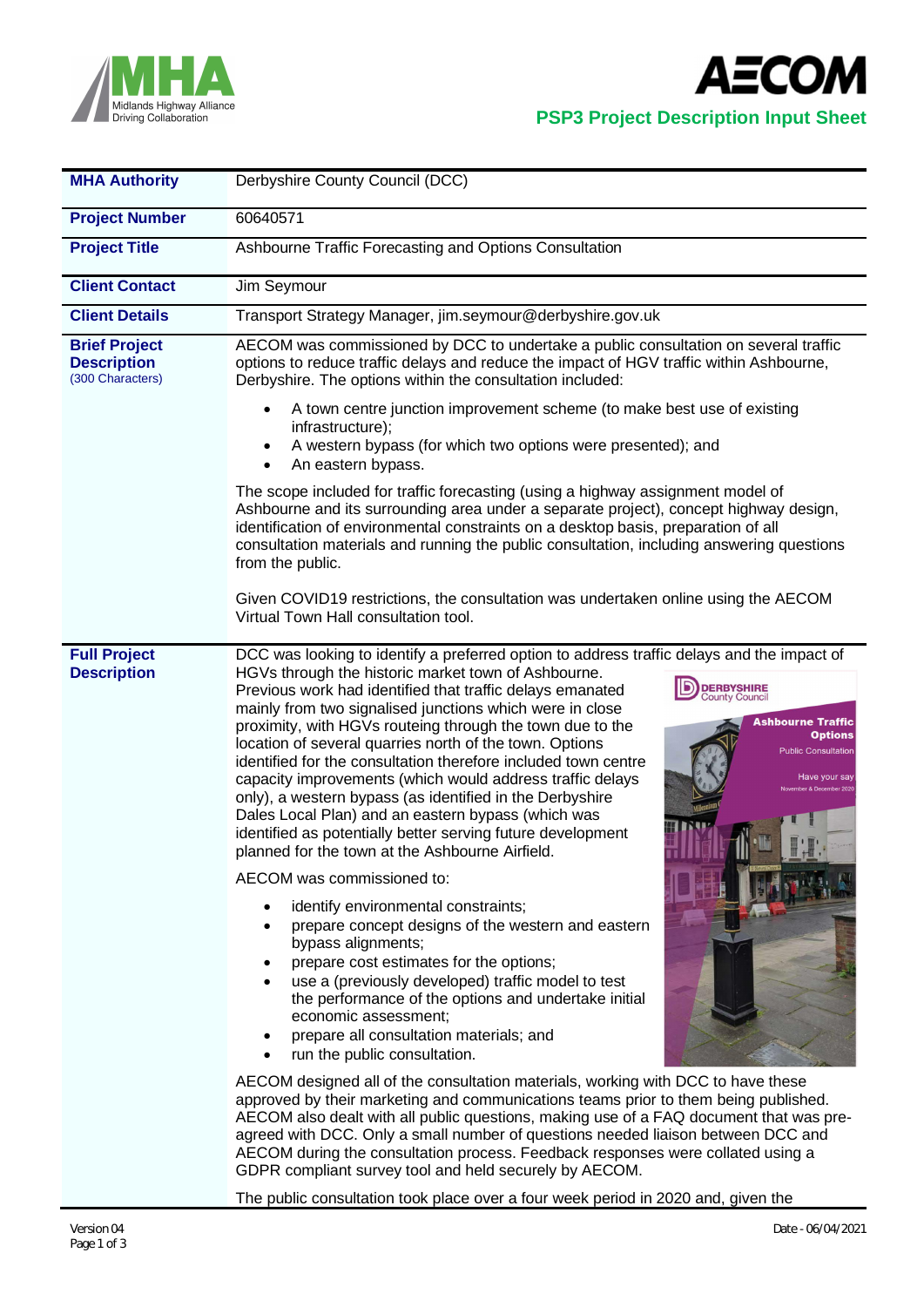



## **PSP3 Project Description Input Sheet**

constraints of the COVID19 pandemic, the consultation made use of the AECOM Virtual Town Hall consultation tool. To ensure the project was well advertised, every building within Ashbourne and surrounding villages received a letter and brochure, with hard copy materials also being made available to those without internet access.

A total of 885 responses were received from the consultation, which allowed the Derbyshire Cabinet to select a Western Bypass as the preferred option for further development.

## **Innovation** The consultation made use of the AECOM Virtual Town Hall consultation tool. This allowed all consultation materials to be made available to the public and stakeholder online and across a variety of devices. A screengrab of the consultation tool is provided below:







|                                                     | Can this be applied to other MHA projects? $\boxtimes$                                                                                                                                                                                                                                                                                                                                                                                                                                                                                                                                                                                                                                        |
|-----------------------------------------------------|-----------------------------------------------------------------------------------------------------------------------------------------------------------------------------------------------------------------------------------------------------------------------------------------------------------------------------------------------------------------------------------------------------------------------------------------------------------------------------------------------------------------------------------------------------------------------------------------------------------------------------------------------------------------------------------------------|
| <b>Lean Delivery /</b><br><b>Efficiency Savings</b> | The proposal was based on undertaking physical consultation events and using the online<br>consultation tool. This was because the proposal was prepared to cover an eventuality in<br>which the pandemic would allow gatherings, which was unfortunately not the case. With<br>the events cancelled, the budget saved three days of events and attendance by five<br>members of the project team, equating to £7,500 of fee. (Note, if the choice at the time of<br>preparing the quotation had been between physical events OR online consultation, then<br>the saving would have been £1,000).<br>Efficiency Savings: £1k - 7.5k<br>Can this be applied to other MHA projects? $\boxtimes$ |
| <b>Sustainability</b>                               | Environmental constraints mapping allowed the consultation to proceed with a good<br>understanding of relevant issues, such as listed buildings, ancient woodland and<br>community assets such as the Tissington Trail.                                                                                                                                                                                                                                                                                                                                                                                                                                                                       |